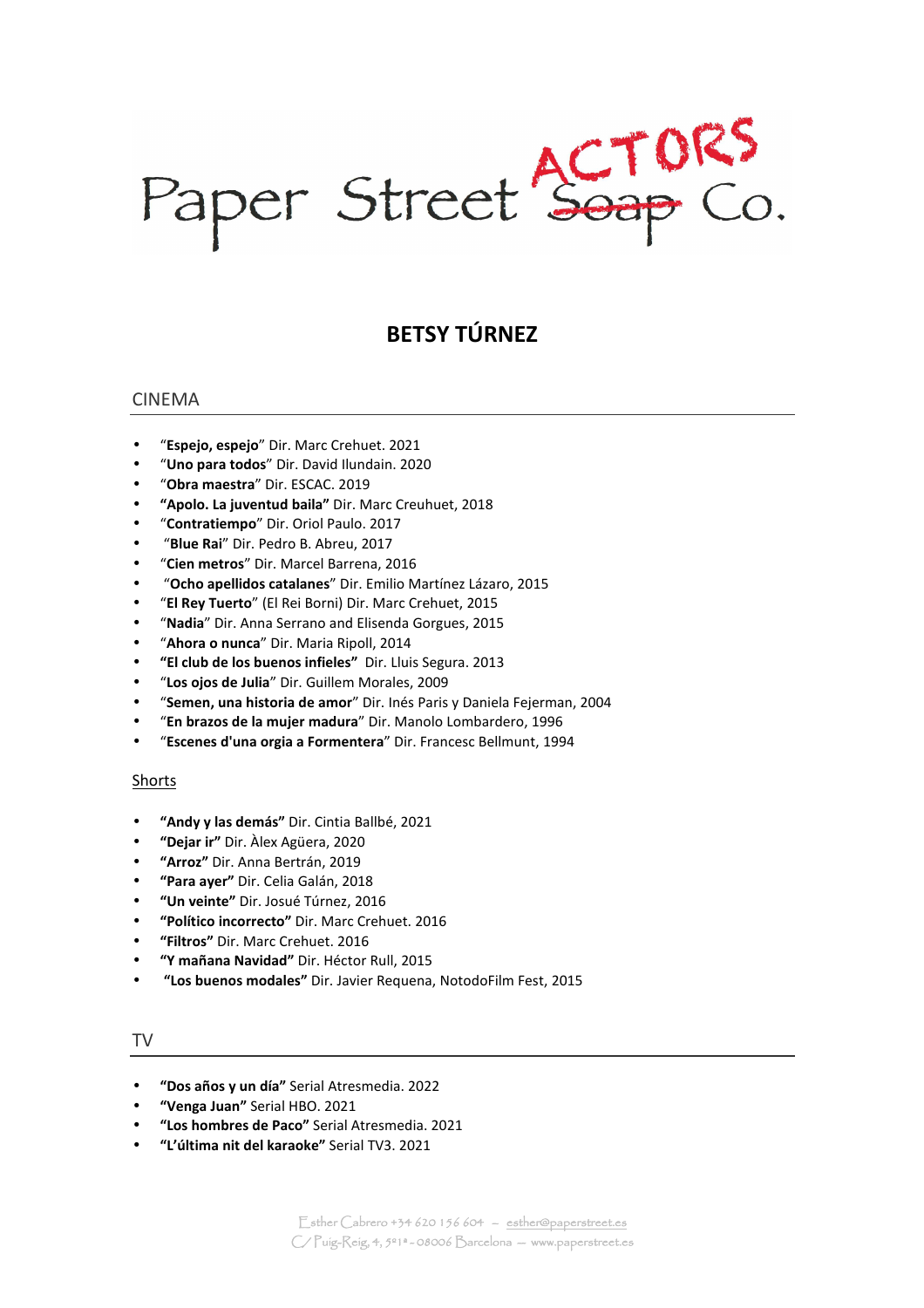- **"Vida perfecta"** Serial Movistar+. Dir. Leticia Dolera. 2021
- **"Atrapa un ladrón"** Serial Argentina. Dir. Javier Olivares. 2019
- **"Mira lo que has hecho"** Serial Movistar +. Dir. Berto Romero and Javier Ruiz Caldera. 2019
- • **"Benvinguts a la familia"** Serial TV3. Dir. Paco Caballero. 2017-19
- • **"Paquita Salas"** Webseries Flooxer/Netflix. 2018
- • **"Amics per sempre"** TV Movie TV3. Dir. Román Parrado. 2017
- **"Merlí"** Serial TV3. 2017
- • **"La pelu"** Serial TVE. 2017
- • **"Cuéntame cómo pasó"** Serial TVE. 2017
- **"El fin de la comedia"** Serial Movistar +. 2016
- • **"El hombre de tu vida"** Serial TVE. 2016
- "**José Mota Presenta**" Programa de humor TVE. Dir. José Mota, 2014-1
- **"Filtros"** Curt pel programa "Alaska y Coronas" La2. Dir. Marc Crehuet. 2014
- **"Político incorrecto"** Short for the programme "Torres y Reyes" La2. Dir. Marc Crehuet. 2014
- "**Al Pilón**" Pilot produced by José Mota, 2013
- "**Pop Ràpid**" (1st & 2nd season) Serial TV3 (Canal33), 2011- 2012
- "**Kubala, Moreno y Manchón**" Serial TV3,2011
- "**Material Obsoleto**" Serial Internet 2010
- "**Cocinados**" pilot 2010
- "**Oído cocina**" pilot 2009
- "**Los Exitosos Pells**" Serial Cuatro. 2009
- "**El Comisario**" Serial Tele 5. 2004
- "**El Pantano**" Serial Antena 3. 2003
- "**Policías**" Serial Antena 3. 2002
- "**Periodistas**" Serial Tele 5. 2001
- "**Esencia de poder**" Serial Tele 5. 2001
- "**El cor de la ciutat**" Serial TV3. 2001
- "**Mirall Trencat**" Serial TV3. 2001
- "**Calle Nueva**" Serial TVE. 1999-2000

#### THEATRE

- **"Oh Mami"** Written and Directed by Oriol Vila and Raquel Salvador. Teatre Borràs. Teatro Amaya. 2019-21
- **"La gran ofensa"** de Dani Amor. Dir. Oriol Pérez i Serapi Soler. Festival Singlot. Festival Cangas. Teatro Lara. 2019-21
- **"La morta de Pompeu Crehuet"** written and directed by Marc Crehuet. Sala Beckett 2020
- **"Fuck you modern family"** by Lola Rosales and Berta Prieto. Dir. Anna Serrano. Sala Beckett 2019
- **"El fantasma de Canterville"** by Oscar Wilde. Dir. Josep M. Mestres. Teatre Condal. 2018
- "**El Rey Tuerto**" (El Rei Borni) Author and Dir. Marc Crehuet. 2013-15
- **"Midnight"** Author and Dir. Marta Bayarri. Microteatro. 2014
- **"Magical History Club"** Author and Dir. Marc Crehuet. Prod. Minoria absoluta. Teatre Coliseum. 2014
- "**Crucidramas**" (Alexandra & Teatreneu) Co-author and performer with Paloma Jimenez. Dir. Miguel de Molina. 2013
- "**Oxígen**" at TGB (Teatre Gaudi Barcelona) Dir. Mar Monegal. 2012
- "**15/3, 15 piezas en 3 actos***"* during Sant Andreu Contemporani, Barcelona, 2010

1996-1999 Member of ther theatre company **'Jherxandri** '.